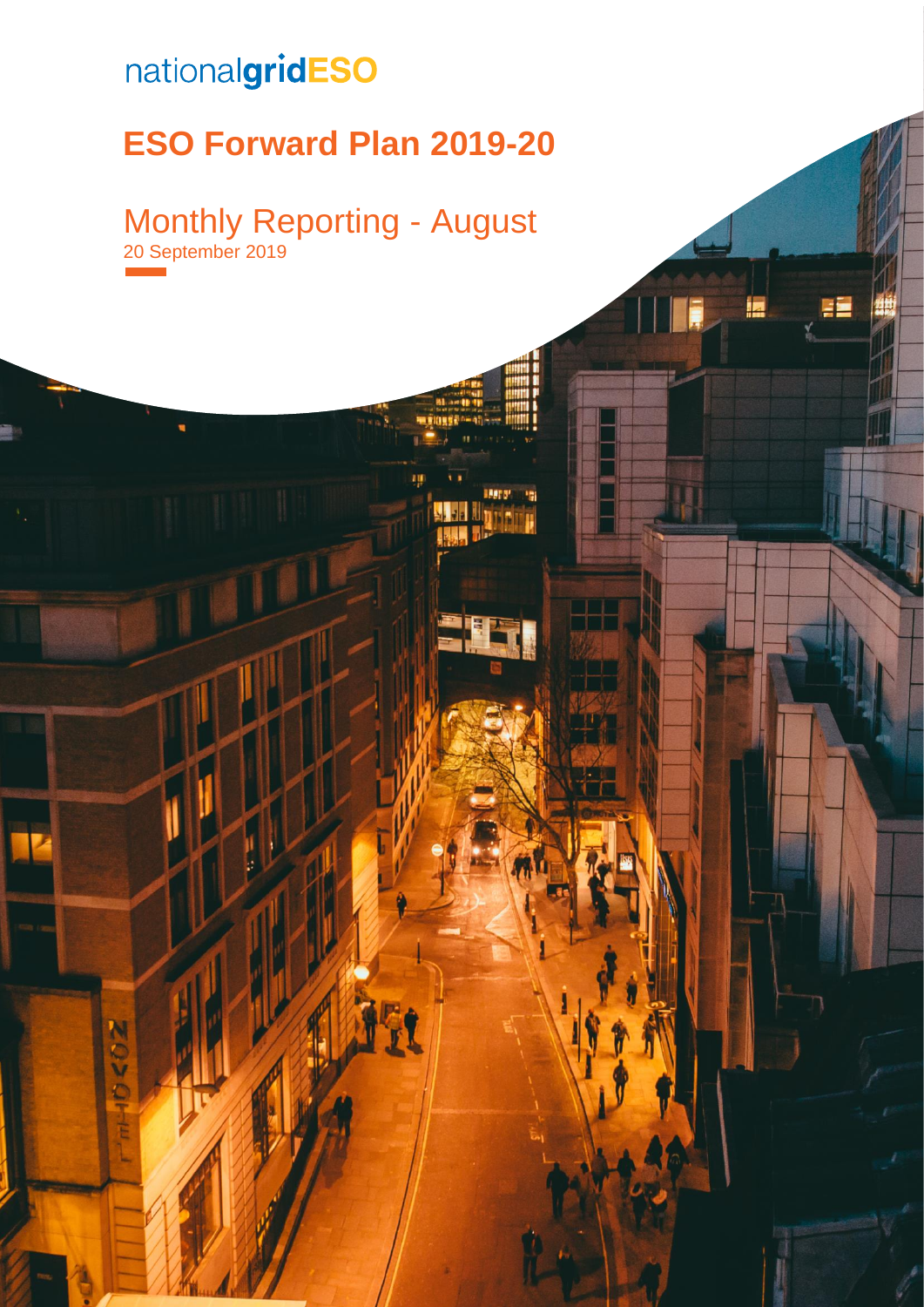<span id="page-1-1"></span>

Welcome to our monthly performance report for August 2019. Each month we report on a subset of metrics, which have data available at monthly granularity. Our first quarterly report of this year was [published](https://www.nationalgrideso.com/document/148691/download)<sup>1</sup> in July, and detailed our performance against our wider metric suite together with an update on our progress against the deliverables set out in our current [Forward Plan](https://www.nationalgrideso.com/document/140736/download)<sup>2</sup>.

We have carried out an extensive review of the performance of our system throughout the incident on Friday 9 August; this was consistent with our expectations. Details of the event, impacts to consumers, and communications during and after the event are reviewed in detail in the [ESO Final Technical Report](https://www.nationalgrideso.com/document/152346/download) to Ofgem**[1]** , which was submitted on 6<sup>th</sup> September 2019. We do not cover the event in further detail within this report, except where it has impacted on our monthly metrics.

#### **Contents**

| Role 1 Managing system balance<br>and operability2                                              |
|-------------------------------------------------------------------------------------------------|
| Role 2 Facilitating Competitive                                                                 |
| Roles 3 & 4 Facilitating whole<br>system outcomes and<br>supporting competition in<br>networks1 |

A summary of our monthly metrics covering August is shown in [Table 1](#page-1-0) below.

| <b>Metric</b>                                                | <b>Performance</b>                                                   | <b>Status</b> |
|--------------------------------------------------------------|----------------------------------------------------------------------|---------------|
| <b>Balancing cost management</b>                             | £105.3m outturn against £87.4m benchmark                             |               |
| <b>Energy forecasting accuracy</b>                           | Demand forecast error met target; Wind forecast<br>error met target. |               |
| <b>Month-ahead BSUoS forecast</b>                            | 16% forecasting error                                                |               |
| <b>System access management</b>                              | 0/1000 cancellations                                                 |               |
| <b>Connections agreement</b><br>management                   | 100%                                                                 |               |
| <b>Right first time connection</b><br><b>offers</b>          | 88%                                                                  |               |
| <b>Exceeding expectations</b><br><b>Meeting expectations</b> |                                                                      |               |

**● Below expectations**

<span id="page-1-0"></span>*Table 1: Summary of monthly metrics*

You can find out about our vision, plans, deliverables and full metric suite in the Forward Plan [pages](https://www.nationalgrideso.com/about-us/business-plans/forward-plans-2021) of our website<sup>3</sup>. We welcome feedback on our performance reporting to [box.soincentives.electricity@nationalgrideso.com](mailto:box.soincentives.electricity@nationalgrideso.com) .



 $\overline{a}$ 

Louise Schmitz

ESO Regulation Senior Manager

<sup>1</sup> <https://www.nationalgrideso.com/document/148691/download>

<sup>2</sup> <https://www.nationalgrideso.com/document/140736/download>

<sup>[1]</sup><https://www.nationalgrideso.com/document/152346/download>

<sup>3</sup> <https://www.nationalgrideso.com/about-us/business-plans/forward-plans-2021>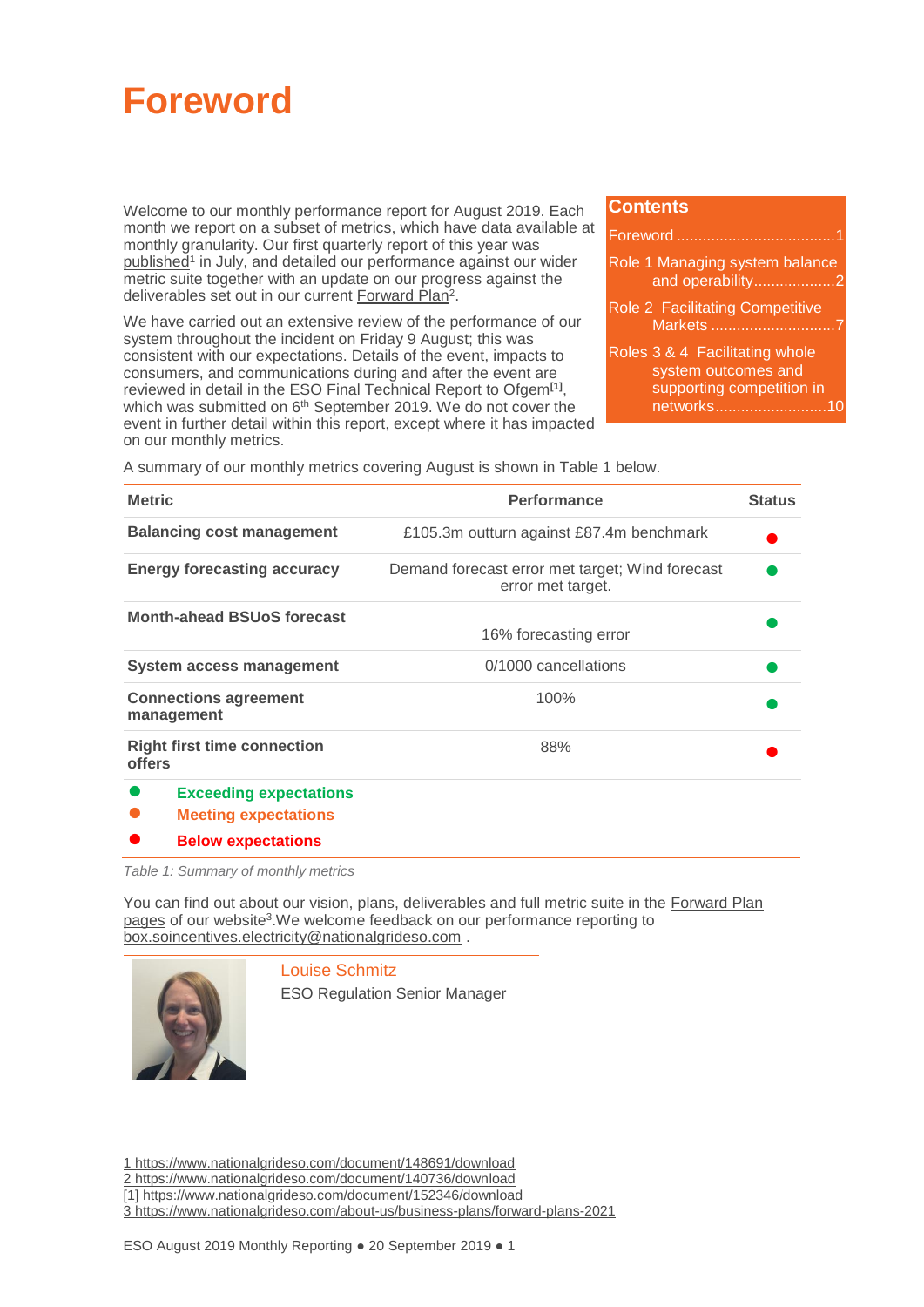## **Role 1 Managing system balance and operability**

**Operate the system safely and securely, whilst driving overall efficiency and transparency in balancing strategies across time horizons**

**Support market participants to make informed decisions by providing user friendly, comprehensive and accurate information**

**Metric 1 – Balancing cost management**

### August 2019 Performance

For monthly breakdown of costs, please refer to our **balancing costs webpages**<sup>4</sup>.

<span id="page-2-0"></span>

|                                                        | Apr  | <b>May</b> | Jun  | Jul            | Aug   | <b>Sep</b> | Oct            | <b>Nov</b>   | <b>Dec</b> | Jan  | Feb            | <b>Mar</b>     | <b>Total</b>      |
|--------------------------------------------------------|------|------------|------|----------------|-------|------------|----------------|--------------|------------|------|----------------|----------------|-------------------|
| Benchmark cost<br>$(\text{Em})$                        | 83.2 | 97.5       | 75.3 | 85.6           | 87.4  | 96.6       | 103.3          | 98.4         | 91.0       | 82.6 | 81.9           | 81.1           | 1064              |
| Additional cost<br>forecast due to<br>WHVDC fault (£m) | 11.3 | 11.3       |      | $\overline{0}$ | 0.5   |            | $\overline{0}$ | $\mathbf{0}$ | 0          | 0    | $\overline{0}$ | $\overline{0}$ | 25.1 <sup>5</sup> |
| <b>Benchmark</b><br>adjusted for<br>WHVDC (£m)         | 94.5 | 108.7      | 76.3 | 85.6           | 87.9  | 97.6       | 103.3          | 98.4         | 91.0       | 82.6 | 81.9           | 81.1           | 1089              |
| Outturn cost (£m)                                      | 78.7 | 60.5       | 85.3 | 65.5           | 105.3 |            |                |              |            |      |                |                | 289.4 [YTD]       |

*Table 2: Monthly balancing cost benchmark and outturn.*

*Note that we are including an adjusted benchmark figure due to restrictions on Western HVDC link availability during April, May, June, August and September as these events were outside of our control.*

*To apply seasonality to the monthly benchmark figures, we have apportioned the calculated benchmark for the year (£1064m) across the 12 months in the same ratio as our [year-ahead monthly BSUoS forecast](https://www.nationalgrideso.com/document/141946/download)<sup>6</sup> .*

 $\overline{a}$ 

<sup>4</sup> <https://www.nationalgrideso.com/balancing-data>

<sup>5</sup> The number has been corrected on 11 Dec 2019.

<sup>6</sup> <https://www.nationalgrideso.com/document/141946/download>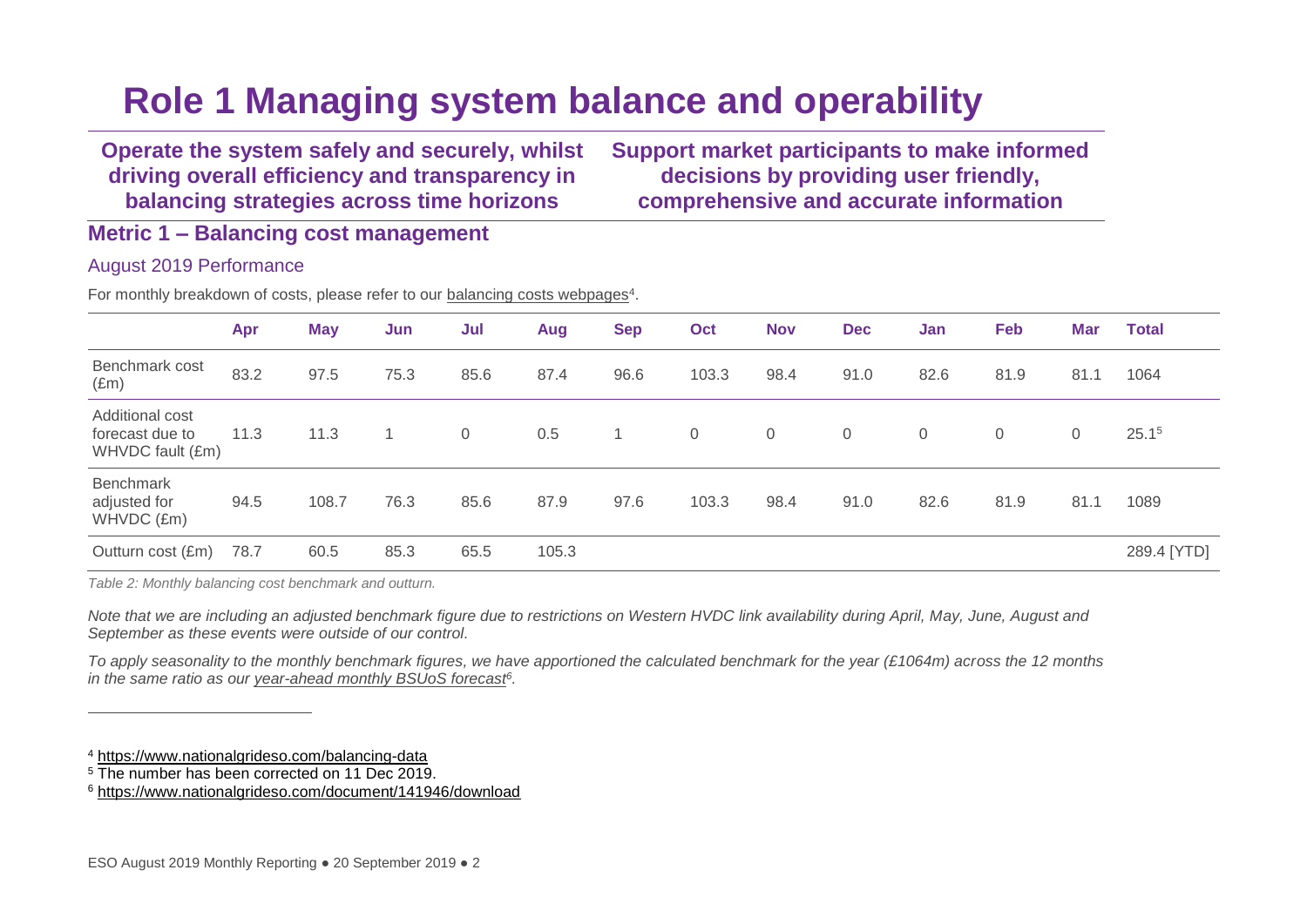## **Supporting information**

August was an expensive month with some very high wind and very low demand days resulting in a challenging month. Energy and Constraint costs were significantly more in August than July and were the highest so far in FY19/20. The high levels of wind and solar combined with low summer demands meant a large number of actions were required to deal with RoCoF, voltage levels and thermal constraints. There were also a number of transmission system outages planned and unplanned that required additional balancing actions to manage. The Western Link tripped on 30th August and was then constrained until early September leading to balancing costs in excess of £7m for the last 2 days of August.

Details of the Friday 9th August event, impacts to consumers, and communications during and after the event are reviewed in detail in the **[ESO Final](https://www.nationalgrideso.com/document/152346/download)  [Technical Report](https://www.nationalgrideso.com/document/152346/download)** to Ofgem which was submitted on 6th September 2019.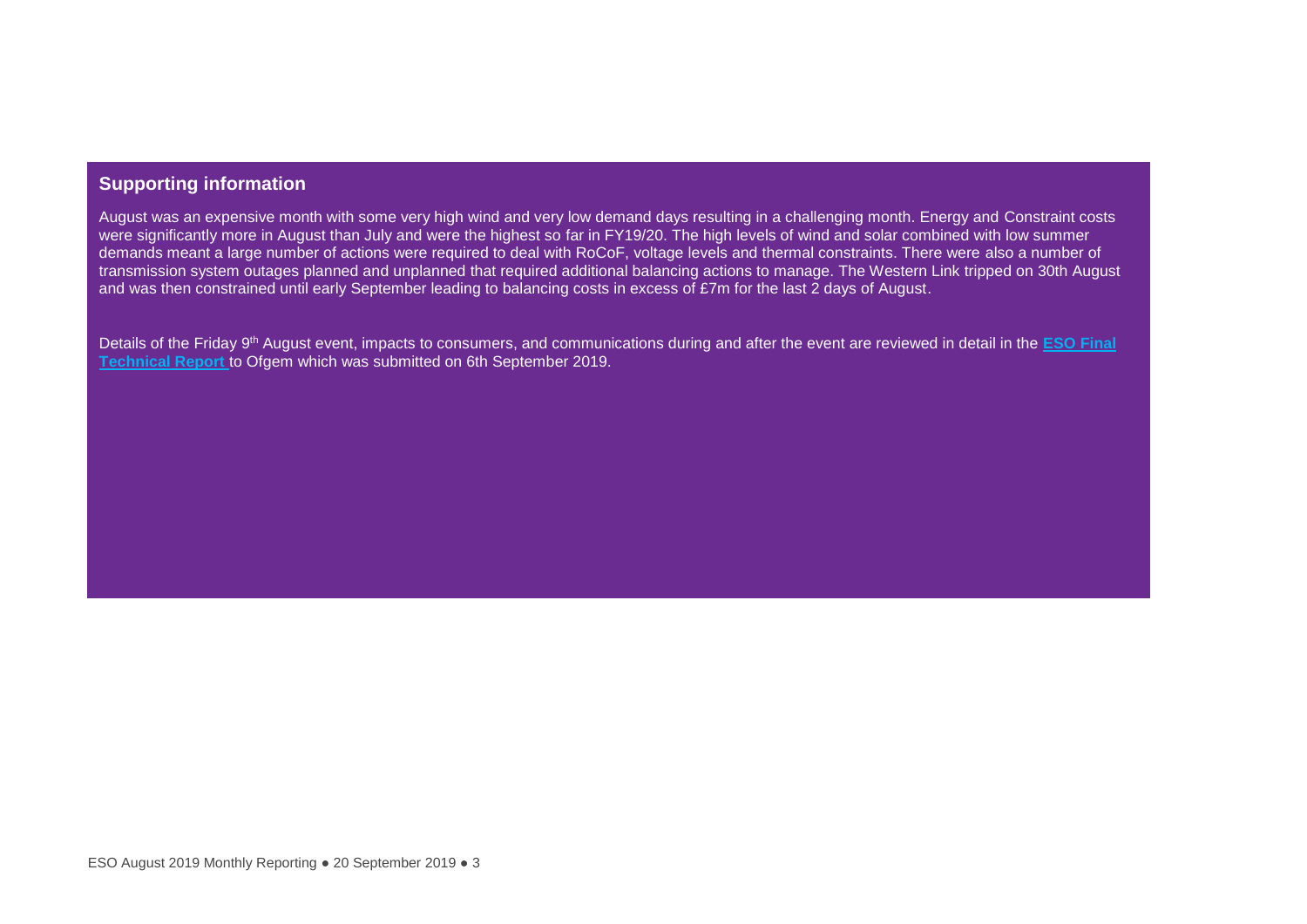## **Metric 3 – Energy forecasting accuracy**

## August 2019 Demand Forecasting Performance

[Figure 1: Demand Forecasting Performance,](#page-4-0) shows our performance for August as the green histogram against the blue target line.



## **Supporting information**

In August 2019, our day ahead demand forecast performance was 439.1 MW MMAE (monthly mean absolute error), beating our target of 569.7 MW MMAE. This was the 4th month for this financial year (2019-20) for which we have performed better than our target, and is the best performance since September 2014.

The forecasting team is continuing to trial the new forecasting tool to further improve accuracy.

<span id="page-4-0"></span>*Figure 1: Demand Forecasting Performance*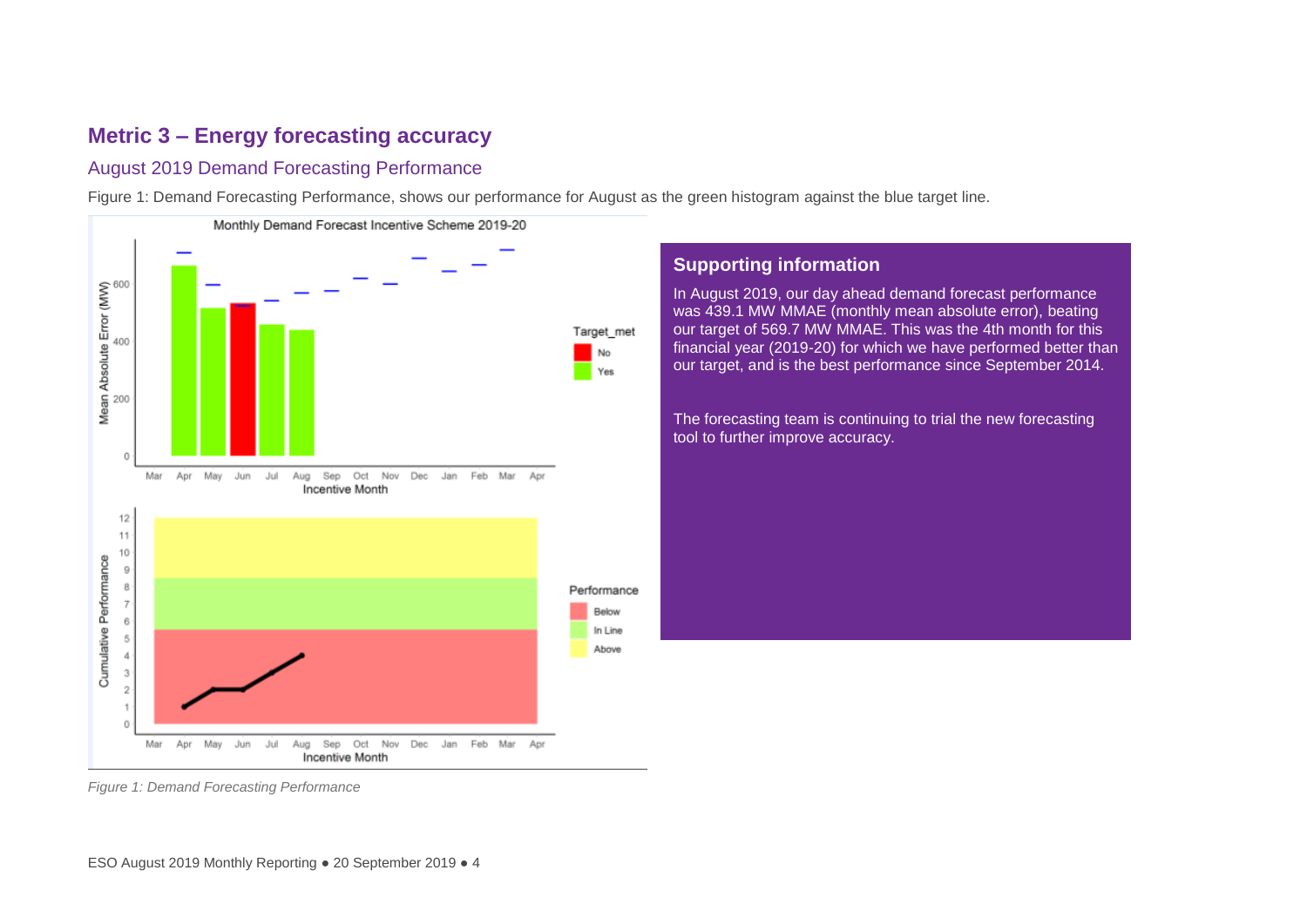## August 2019 Wind Generation Performance

[Figure 2: Wind Forecasting Performance,](#page-5-0) shows our performance this month as the green histogram, against the blue monthly target.



<span id="page-5-0"></span>*Figure 2: Wind Forecasting Performance*

## **Supporting information**

In August 2019, our day ahead wind forecasts were within the target of 4.21%. August's MMAPE (monthly mean absolute percentage error) was 4.08%. The target is the average MMAPE (%) calculated by considering the past three financial years.

August experienced benign weather conditions except for the week beginning Monday 5th August where widespread thunderstorms passed over the UK. Thunderstorms are normally associated with a type of weather where the wind speeds are more difficult to predict accurately.

Work has continued in August to further refine the forecasting models associated with the new large offshore wind farms to make the best use of the new weather data mentioned in last month's report. Forecasting model refinement will continue to be necessary as these wind farms continue through the commissioning process to completion.

### Performance benchmarks

At the end of the year, we will count how many months we have met our targets and apply the benchmarks:

Below benchmark: 0-5 months; In line with benchmark: 6-8 months; Exceeds benchmark: 9-12 months.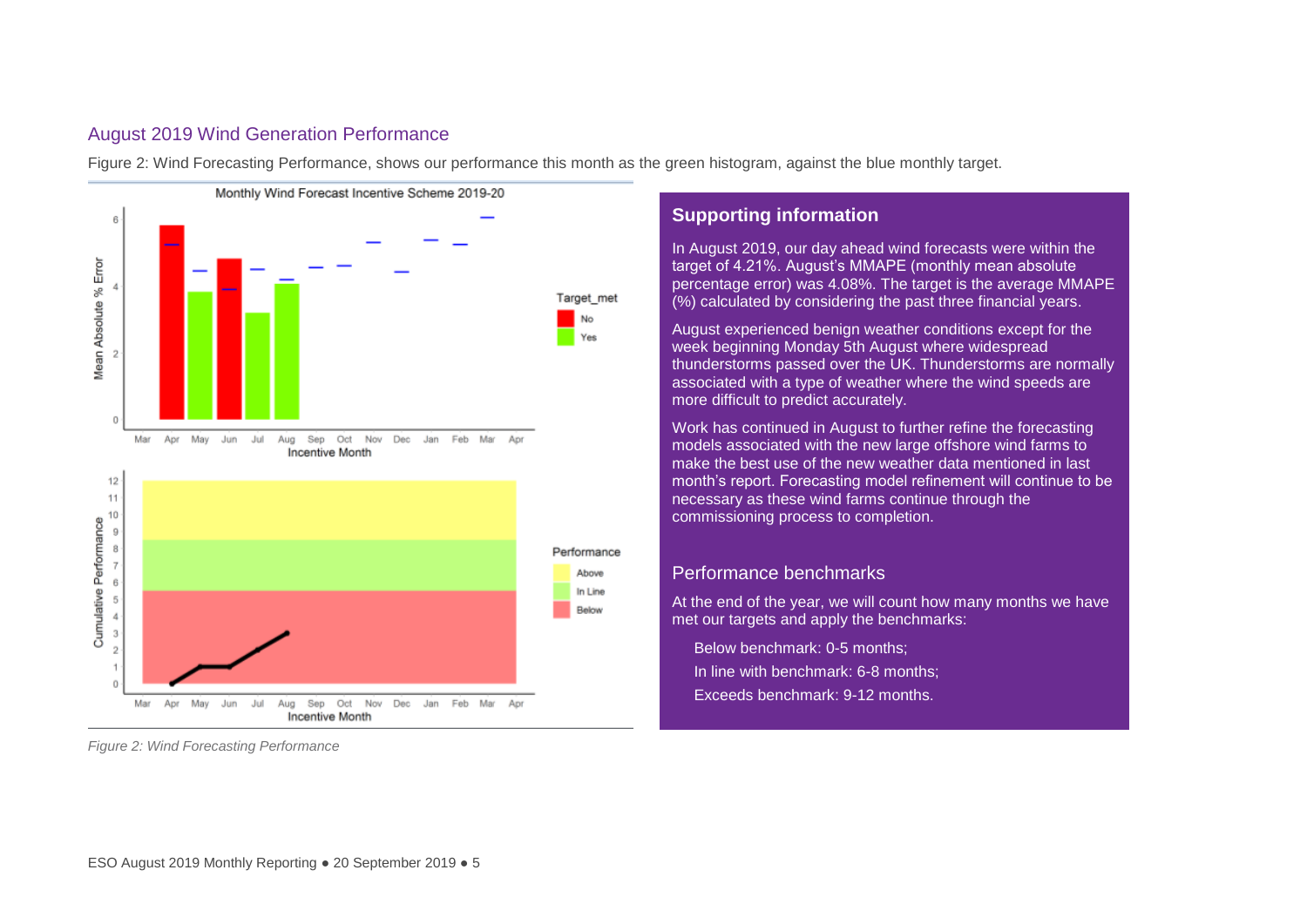### **Notable achievements and events this month/quarter**

#### **Loss of Mains Change Programme**

We have worked closely with the distribution licensees to implement the Loss of Mains Change Programme which we recommended to the Authority following the outcome of the DC0079 Working Group. This has involved setting up first of a kind contractual arrangement between parties, a portal to receive applications and a governance structure to ensure appropriate oversight of the project. This programme will allow us to reduce balancing spend and support system resilience.

#### **Improved forecasting accuracy**

We implemented the latest multi-model blend forecast from the Met Office; we now have weather forecasts 8 times a day, up from 4 at the beginning of last year and we have added forecasts for additional weather locations to improve forecast accuracy for large new offshore wind farms.

During the trial of National Demand Forecasting tool, we have observed improvement in short term demand forecasting from 6 hrs ahead to 1hr ahead.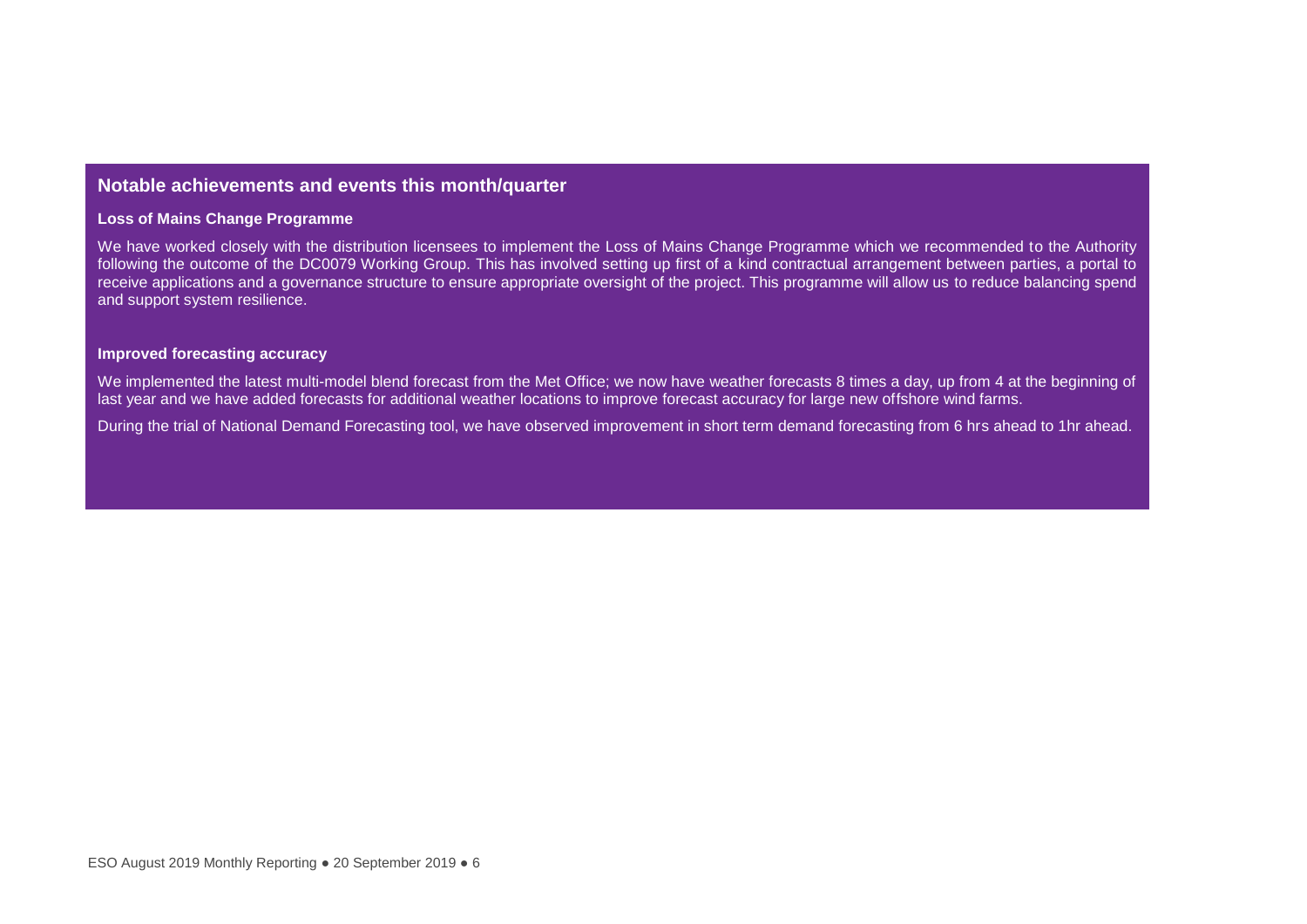# **Role 2 Facilitating Competitive Markets**

**Ensure the rules and processes for procuring balancing services maximise competition where possible and are simple, fair and transparent Promote competition in wholesale and capacity markets**

## **Metric 9 – Month ahead forecast vs outturn monthly BSUoS**

August 2019 Performance

<span id="page-7-0"></span>

| <b>Month</b>  | <b>Actual</b> | <b>Month-ahead</b><br><b>Forecast</b> | <b>APE</b> | <b>APE&gt;20%</b> | <b>APE&lt;10%</b> |
|---------------|---------------|---------------------------------------|------------|-------------------|-------------------|
| April-19      | 2.86          | 3.02                                  | 0.05       |                   |                   |
| <b>May-19</b> | 2.47          | 3.12                                  | 0.26       |                   | $\overline{0}$    |
| June-19       | 3.35          | 3.07                                  | 0.08       |                   |                   |
| July-19       | 2.73          | 3.23                                  | 0.18       | 0                 |                   |
| <b>Aug-19</b> | 3.97          | 3.34                                  | 0.16       | 0                 |                   |

*Table 3: Month ahead forecast vs. outturn BSUoS (£/MWh) August 2019 Performance*

### Performance benchmarks

**Exceeds benchmark:** Exceeding is meeting baseline performance and five or more forecasts less than 10% APE. **In line with benchmark:** Of the 12 forecasts over a financial year, baseline performance is less than five forecasts above 20% APE. **Below benchmark:** five or more forecasts above 20% APE.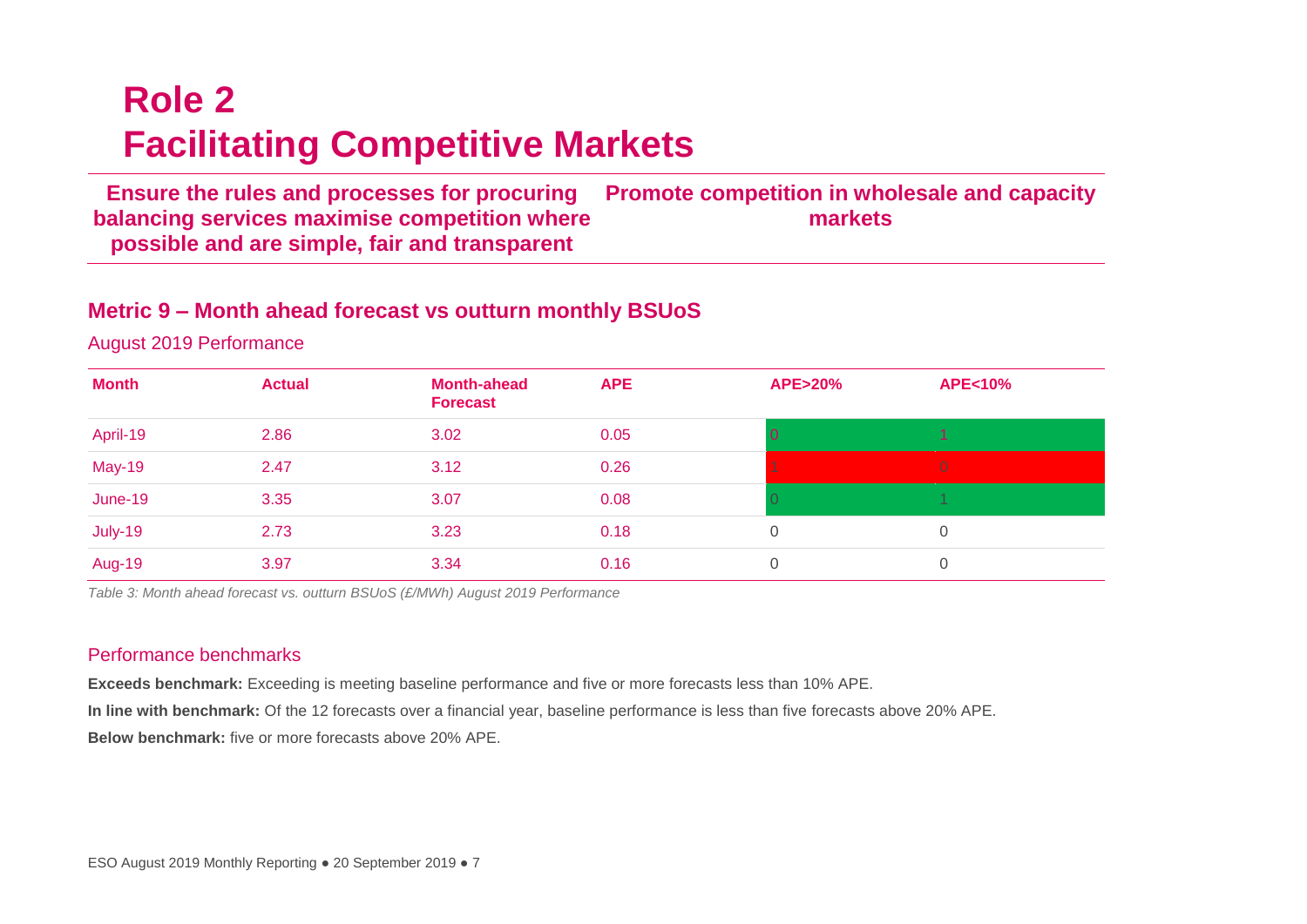

## **Supporting information**

We were expecting constraint costs to be higher through August due to planned system outages and lower demand, however on some days costs were observed to increase beyond expected levels due to high winds and unplanned outages.

Energy prices on the continent also impacted on interconnector flows, meaning that additional actions had to be taken to manage the interconnectors, which resulted in increased costs.

*Figure 3: Monthly BSUoS forecasting performance*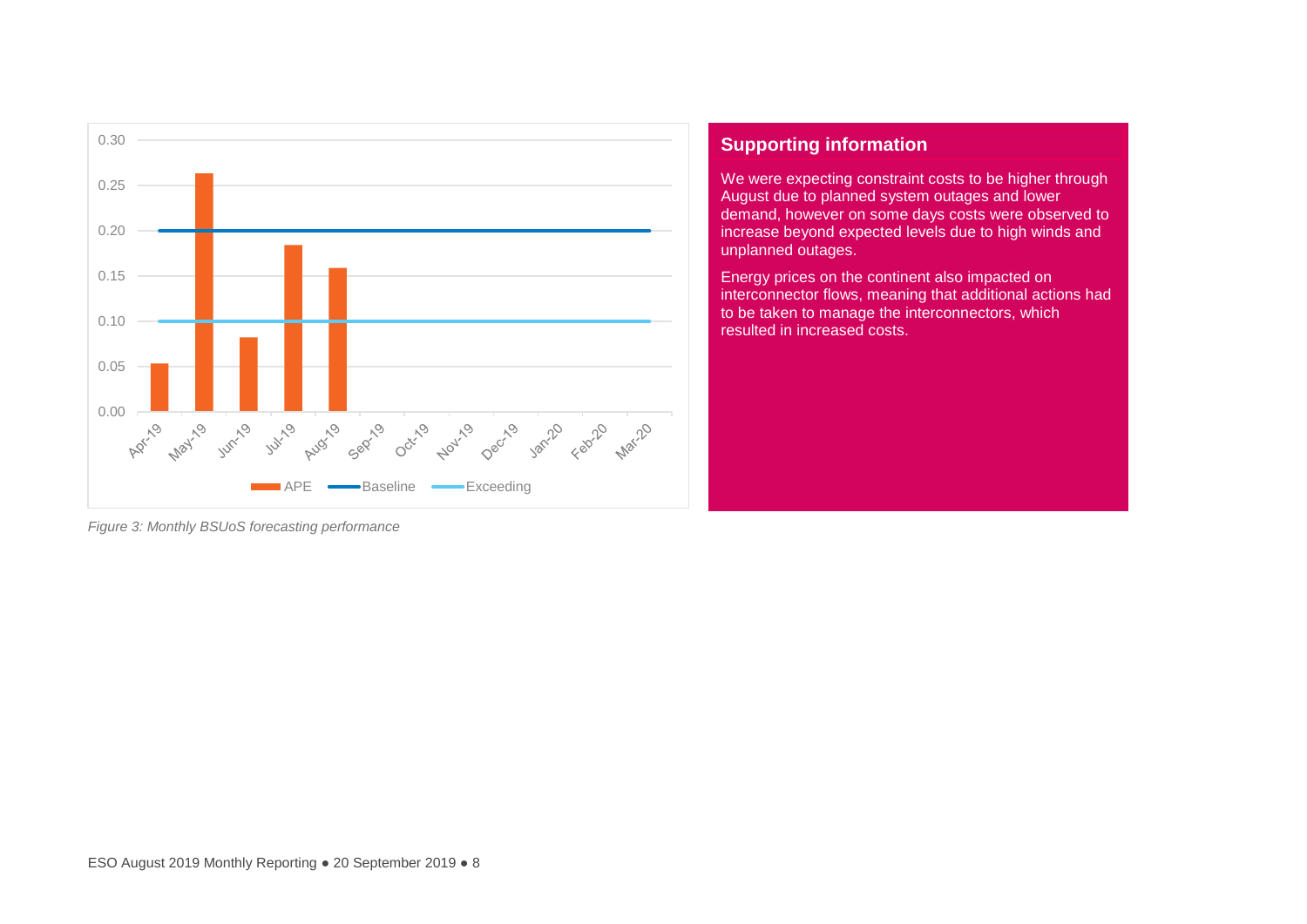### **Notable achievements and events this month**

We have now gone live with a "Balancing Mechanism Wider Access" webpage on the 6th August 19 to share our first "BM Wider Access Guidance Document" and updated "BM Registration Guidance".

This supporting material should help all parties interested in entering the Balancing Mechanism ahead of Wider Access and in their decisionmaking process ahead of the Virtual Lead Party route that will come into play in December 19.

**<https://www.nationalgrideso.com/balancing-services/reserve-services/wider-access>**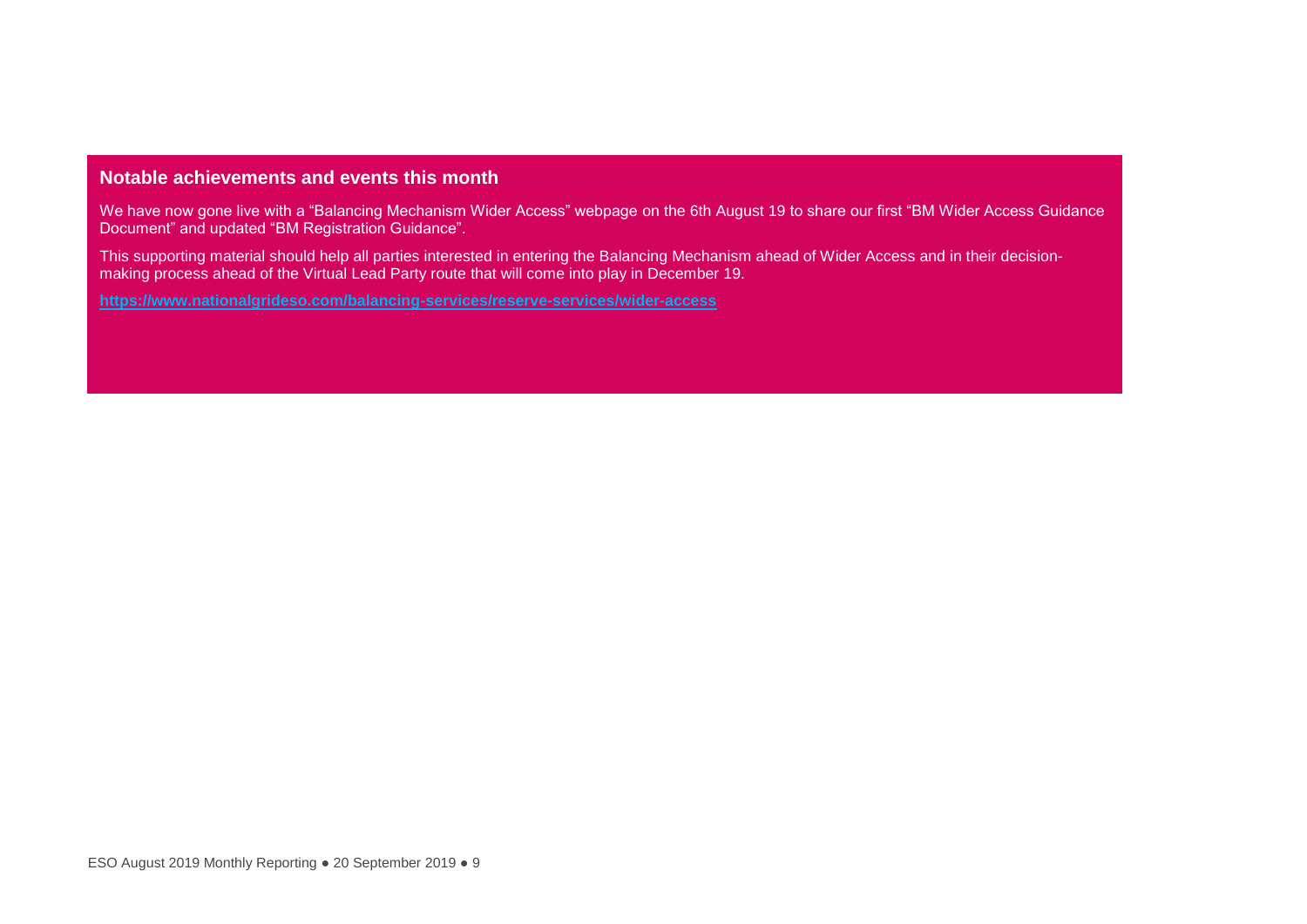## **Roles 3 & 4 Facilitating whole system outcomes and supporting competition in networks**

**Coordinate across system boundaries to deliver efficient network planning and development**

**Coordinate effectively to ensure efficient whole system operation and optimal use of resources**

**Facilitate timely, efficient and competitive network investments**

## **Metric 11 – System access management**

#### August 2019 Performance

<span id="page-10-0"></span>

*Figure 4: Number of outages delayed by > 1 hour, or cancelled, per 1000 outages* 

## **Supporting information**

This month we exceeded the benchmark for this metric. We did not have any cancellations or delays over an hour that were caused by issues in the ESO's processes (shown as zero in adjoining chart for August). There were slightly less outages planned than in preceding months and our continued focus on driving down process errors resulted in zero failures.

Performance benchmarks

**Exceeds benchmark:** Less than or equal to 5 per 1,000 outages

**In line with benchmark:** Between 5 and 8 per 1,000 outages

**Below benchmark:** More than 8 per 1,000 outages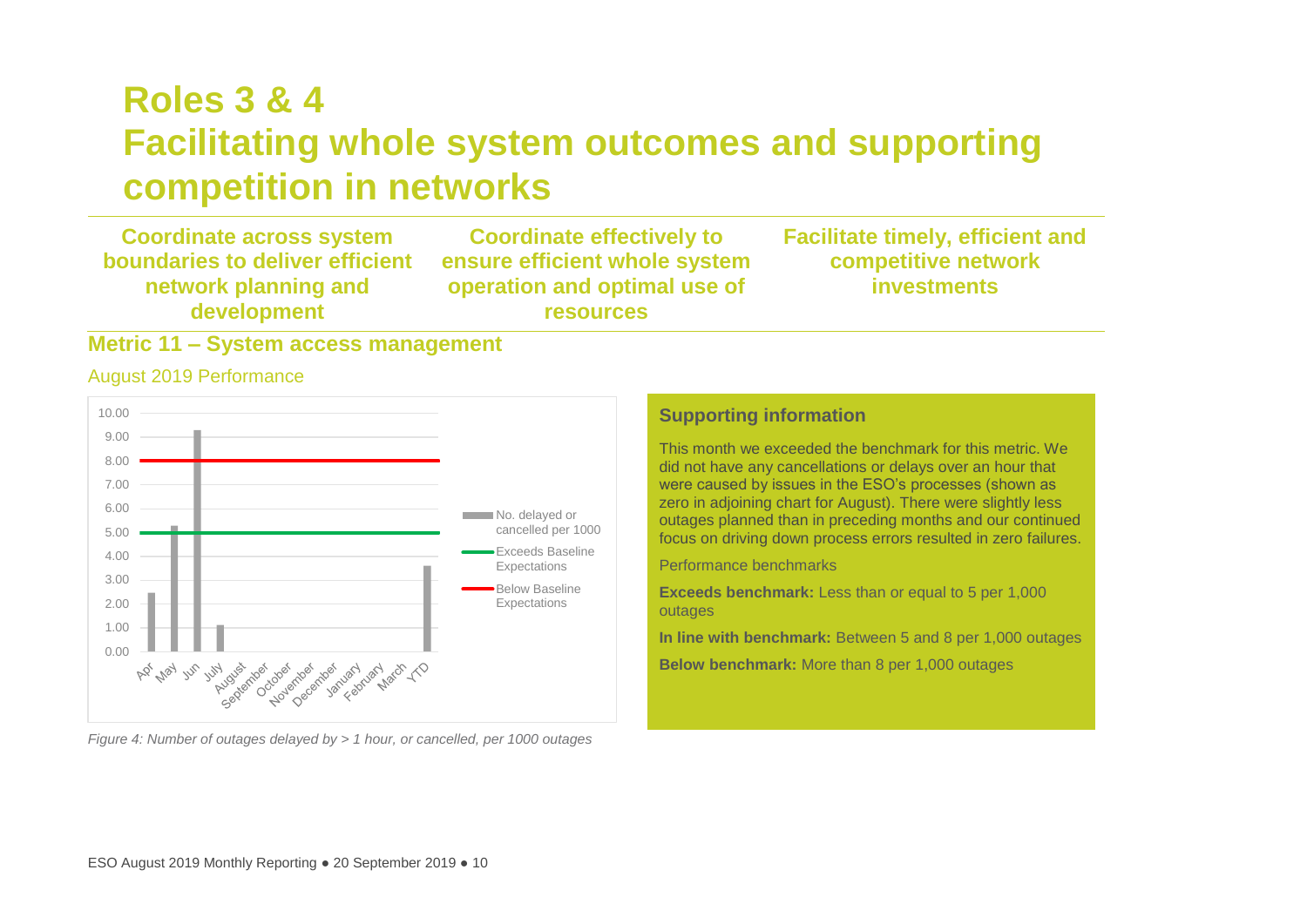## **Metric 13 – Connections agreement management**

### August 2019 Performance

| Number of<br>agreements that<br>need updating | Number of<br>agreements that<br>need updating<br>identified 9<br>months ago | Number of<br>agreements<br>updated within 9<br>months | Percentage of<br>agreements<br>updated within 9<br>months | <b>Status</b> |
|-----------------------------------------------|-----------------------------------------------------------------------------|-------------------------------------------------------|-----------------------------------------------------------|---------------|
|                                               |                                                                             |                                                       | 100%                                                      |               |

*Table 4: Connections agreement management performance*

#### Performance benchmarks

**2018-19 performance:** = 86%.

**Exceeds benchmark:** >90% of agreements to be updated within nine months of notification.

**In line with benchmark:** 80-90% of agreements to be updated within nine months of notification.

**Below benchmark:** < 80% of agreements to be updated within nine months of notification.

## **Supporting information**

We ensure that connection agreements are correct and reflect any changes to the transmission system that benefits consumers by preventing unnecessary constraint costs.

So far 3 agreements have been identified

One was completed in April 2019, within the 9 month timeframe.

The second one was signed by a customer in July, within the 9 month timeframe.

The remaining agreement is currently being updated by the customer.

Further agreements are being checked and will be added should a requirement to change the agreement be identified.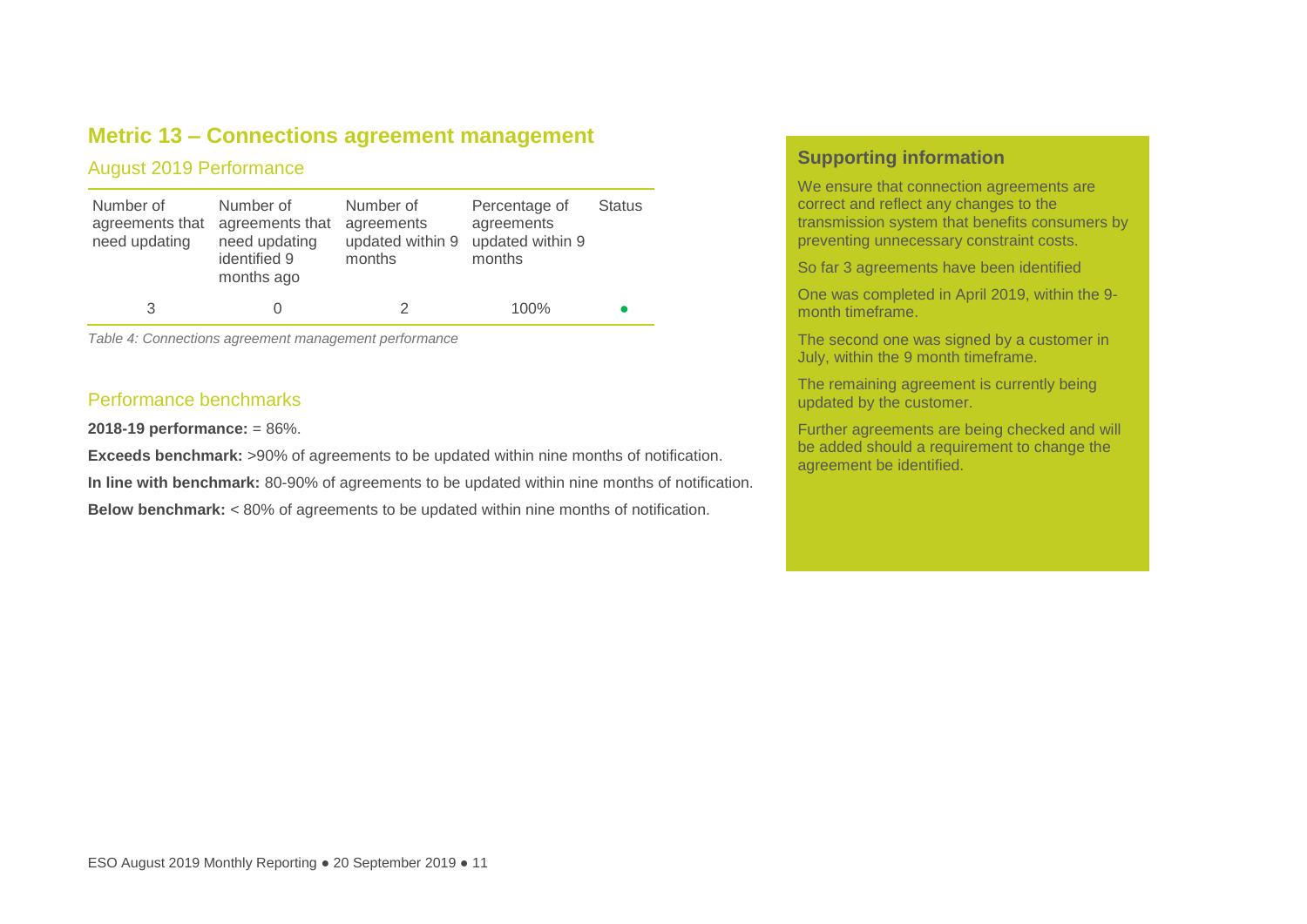## **Metric 14 – Right first time connection offers**

August 2019 Performance

| <b>Connections Offers</b>                                                                           | <b>Results</b> |
|-----------------------------------------------------------------------------------------------------|----------------|
| Year to date number of connections offers                                                           |                |
| Year to date ESO related reoffers                                                                   |                |
| Year to date percentage of Right First Time connections offers determined from ESO related reoffers | <b>88%</b>     |

*Table 5: Connections re-offers data*



## **Supporting information**

In August we processed 16 offers, over double the amount from July. One of these offers was incorrect due to an ESO process issue, in that we included references that weren't required and made some typographical errors. This was re-issued following the contract corrections. Our year to date performance is now 88%

Performance benchmarks

**2018-19 performance:** = 94%.

**Exceeds benchmark:** >95% of offers right first time.

**In line with benchmark:** 95% of offers right first time.

**Below benchmark:** < 95% of offers right first time.

*Figure 5: Connections offers monthly performance*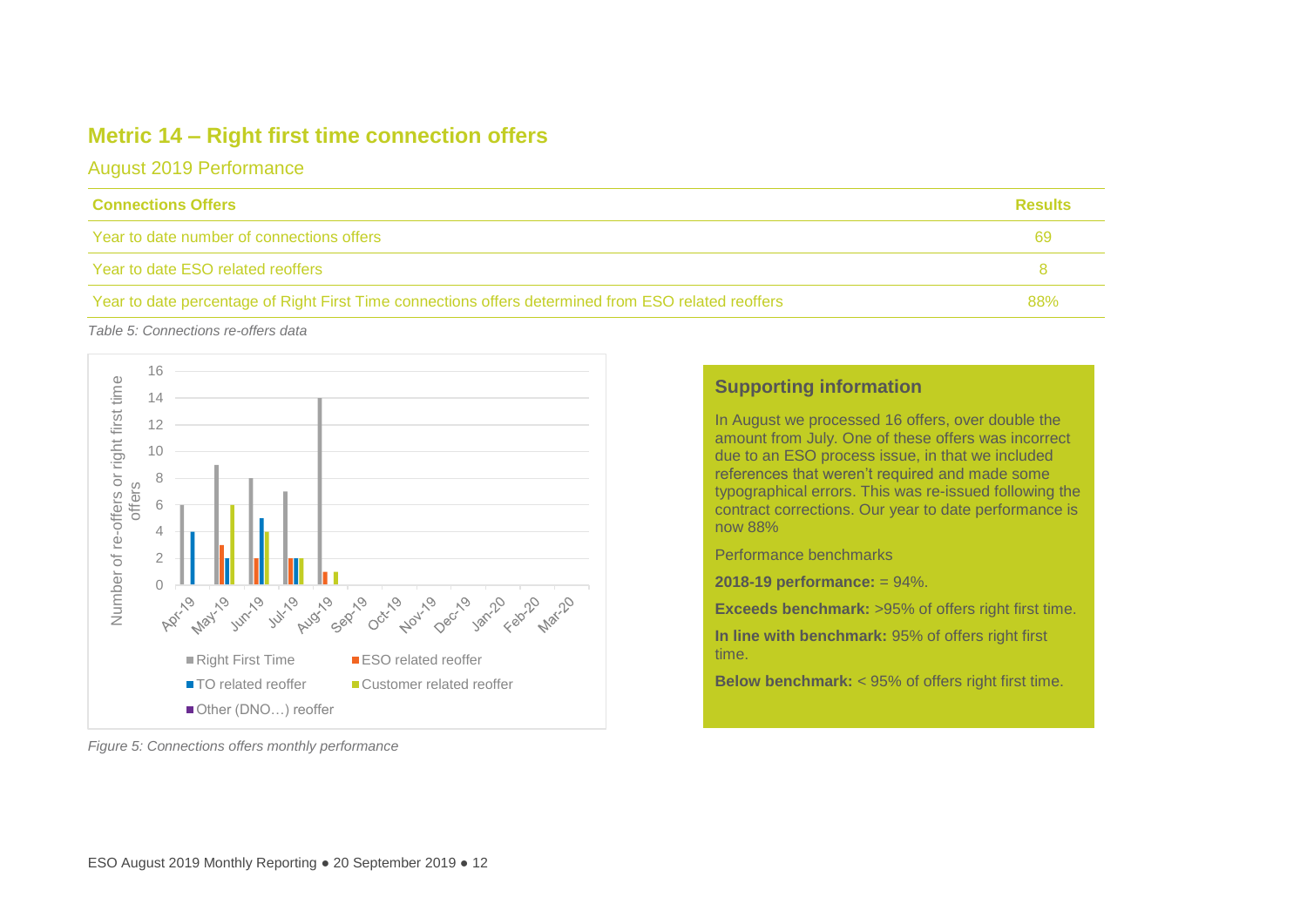### **Notable achievements and events this month**

#### **Stability Pathfinder**

Stability is the ability of the system to withstand a network disturbance and continue operating normally. Traditionally there has been a large number of synchronous generators on the system, which has helped to maintain stability. As we move towards more renewable generation on the system, we need to replace some of the helpful properties of synchronous generators.

On 19th July we published a Request for Information pack (RFI) and we have held two webinars in August.

Our first webinar was on the overview of RFI, this was held on the 6th August 19 with around 180 attendees. The second webinar on technical specification was held on the 14th August 19 with over 100 attendees.

We have also answered and published over 100 questions as part of this process. There has been a lot of interest from manufacturers, current and new developers, TOs and existing generators, who have been keen to understand our technical requirements. The feedback has been positive and acknowledges that we have defined technical requirements that could potentially be demonstrated by any technology, and that we are thinking ahead and taking practical steps to accommodate more renewables on the system.